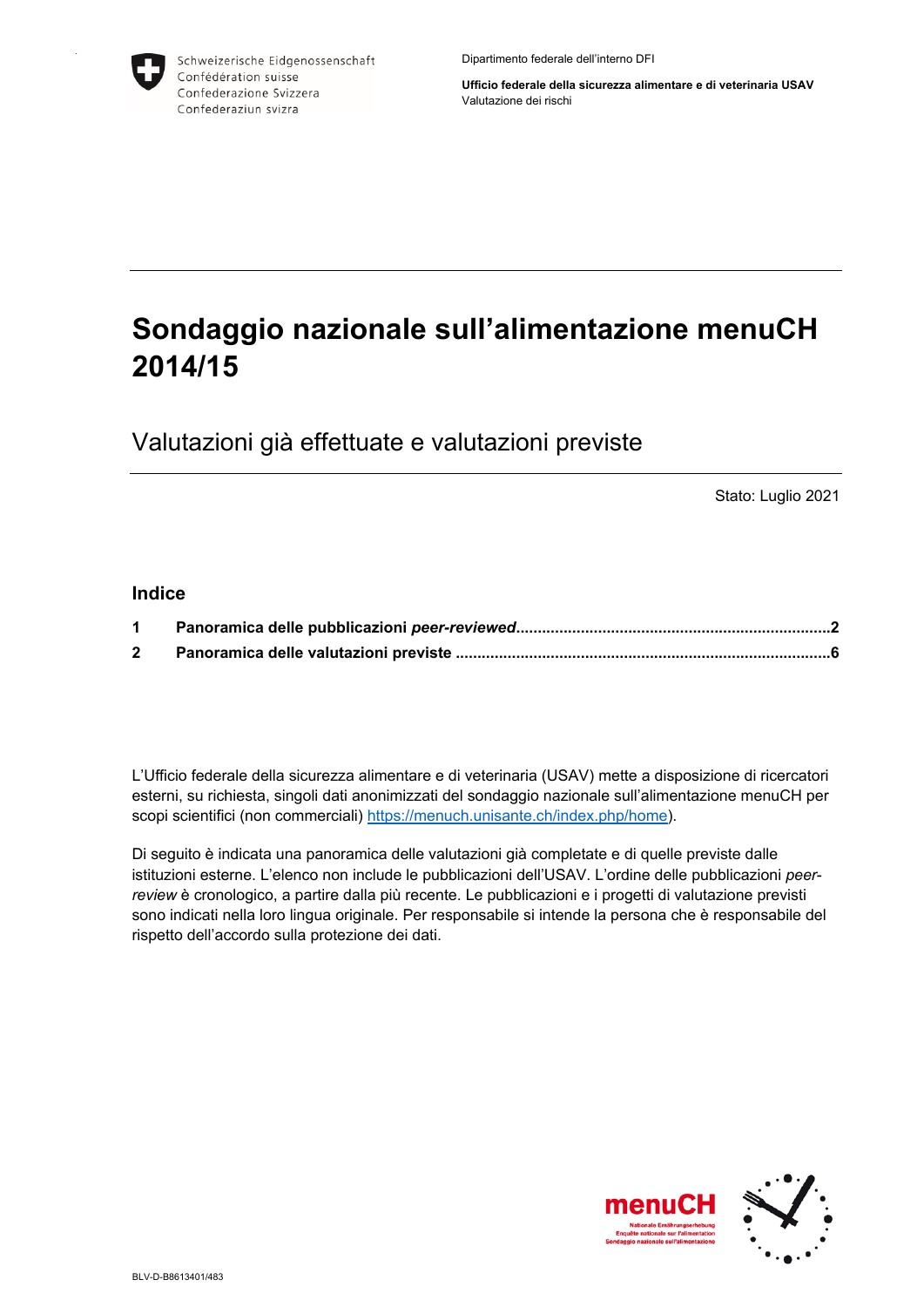## <span id="page-1-0"></span>**1 Panoramica delle pubblicazioni** *peer-reviewed*

| Accordo n.<br><b>Istituzione</b>                                                                   | Persona<br>responsabile  | Titolo della pubblicazione                                                                                                                                                  | Anno di<br>pubblicazione |
|----------------------------------------------------------------------------------------------------|--------------------------|-----------------------------------------------------------------------------------------------------------------------------------------------------------------------------|--------------------------|
| ID109 - Haute école de santé<br>de Genève (HEdS-Genève),<br>filière nutrition et diététique        | Angeline Chatelan        | Diet quality in middle-aged and older women<br>with and without body weight dissatisfaction:<br>results from a population-based national<br>nutrition survey in Switzerland | 2021                     |
| ID036 - Uni Zürich (UZH),<br>Institut für Epidemiologie,<br>Biostatistik und Prävention            | Sabine Rohrmann          | Does diet map with mortality? Association of<br>dietary patterns with chronic disease mortality<br>and its spatial dependence in Switzerland                                | 2021                     |
| ID037 - Berner<br>Fachhochschule (BFH),<br>Wirtschaft, Abteilung<br>Methoden und Grundlagen        | <b>Farshideh Einsele</b> | A Study about Discovery of Critical Food<br><b>Consumption Patterns Linked with Lifestyle</b><br>Diseases for Swiss Population using Data<br><b>Mining Methods</b>          | 2021                     |
| ID044 - Forschungsinstitut für<br>biologischen Landbau (FiBL),<br>Departement für<br>Sozioökonomie | Christian Schader        | How food choices link sociodemographic and<br>lifestyle factors with sustainability impacts                                                                                 | 2021                     |
| ID036 - Uni Zürich (UZH),<br>Institut für Epidemiologie,<br>Biostatistik und Prävention            | Sabine Rohrmann          | <b>Ultraprocessed Food Consumption is Strongly</b><br>and Dose-Dependently Associated with<br><b>Excess Body Weight in Swiss Women</b>                                      | 2021                     |
| ID037 - Berner<br>Fachhochschule (BFH),<br>Wirtschaft, Abteilung<br>Methoden und Grundlagen        | <b>Farshideh Einsele</b> | <b>Building an Integrated Relational Database</b><br>from Swiss Nutrition National Survey and<br><b>Swiss Health Datasets for Data Mining</b><br><b>Purposes</b>            | 2021                     |
| ID043 - Uni Zürich (UZH),<br>Institut für Evolutionäre<br>Medizin                                  | Kaspar Staub             | Clash of the pandemics? At least 150'000<br>adults in Switzerland suffer from obesity<br>grades 2 or 3 and are thus at elevated risk for<br>severe COVID-19                 | 2020                     |
| ID036 - Uni Zürich (UZH),<br>Institut für Epidemiologie,<br>Biostatistik und Prävention            | Sabine Rohrmann          | Daily and meal-based assessment of dairy and<br>corresponding protein intake in Switzerland:<br>results from the National Nutrition Survey<br>menuCH                        | 2020                     |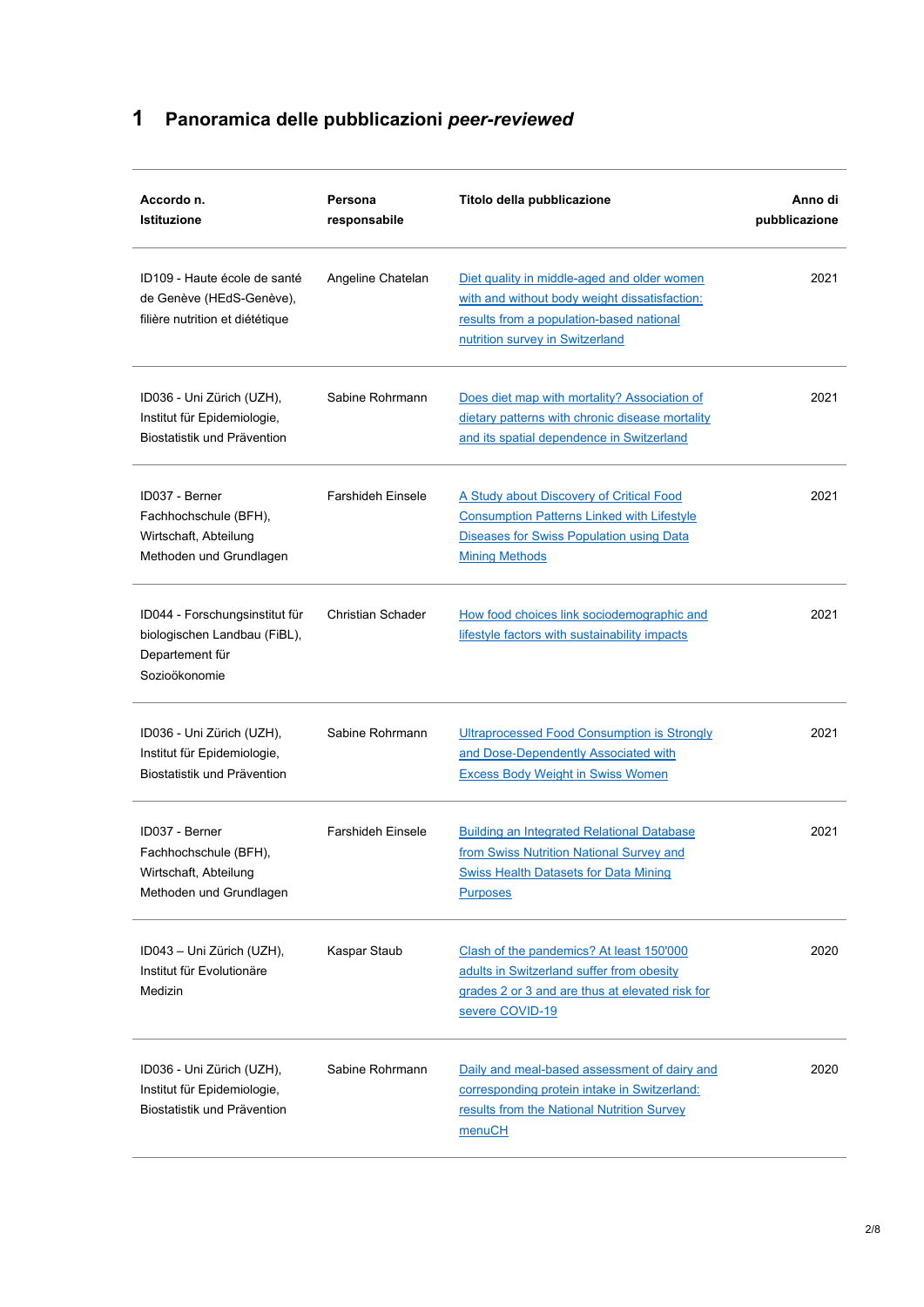| Accordo n.<br><b>Istituzione</b>                                                             | Persona<br>responsabile | Titolo della pubblicazione                                                                                                                                                                  | Anno di<br>pubblicazione |
|----------------------------------------------------------------------------------------------|-------------------------|---------------------------------------------------------------------------------------------------------------------------------------------------------------------------------------------|--------------------------|
| ID035 - Uni Genève (UNIGE),<br>Institut de recherches<br>sociologiques                       | Marlyne Sahakian        | <b>Towards Win-Win Policies for Healthy and</b><br><b>Sustainable Diets in Switzerland</b>                                                                                                  | 2020                     |
| ID036 - Uni Zürich (UZH),<br>Institut für Epidemiologie,<br>Biostatistik und Prävention      | Sabine Rohrmann         | No-meat eaters are less likely to be overweight<br>or obese, but take dietary supplements more<br>often: results from the Swiss National Nutrition<br>survey menuCH                         | 2020                     |
| ID099 - Berner<br>Fachhochschule (BFH),<br>Gesundheit, Fachbereich<br>Ernährung und Diätetik | David Fäh               | The Importance of Sweet Beverage Definitions<br>When Targeting Health Policies-The Case of<br>Switzerland                                                                                   | 2020                     |
| ID074 - Bundesamt für<br>Gesundheit (BAG),<br>Chemikalien,<br>Sektion Risikobeurteilung      | Natalie von Goetz       | Estimating polybrominated diphenyl ether<br>(PBDE) exposure through seafood<br>consumption in Switzerland using international<br>food trade data.                                           | 2020                     |
| ID036 - Uni Zürich (UZH),<br>Institut für Epidemiologie,<br>Biostatistik und Prävention      | Sabine Rohrmann         | <b>Combining Recent Nutritional Data with</b><br>Prospective Cohorts to Quantify the Impact of<br>Modern Dietary Patterns on Disability-<br><b>Adjusted Life Years: A Feasibility Study</b> | 2020                     |
| ID036 - Uni Zürich (UZH),<br>Institut für Epidemiologie.<br>Biostatistik und Prävention      | Sabine Rohrmann         | menuCH - wie ernährt sich die Schweiz?                                                                                                                                                      | 2020                     |
| Unisanté, Département<br>épidémiologie et systèmes<br>de santé                               | Murielle Bochud         | <b>Caffeine Consumption in Switzerland: Results</b><br>from the First National Nutrition Survey<br><b>MenuCH</b>                                                                            | 2020                     |
| ID036 - Uni Zürich (UZH),<br>Institut für Epidemiologie,<br>Biostatistik und Prävention      | Sabine Rohrmann         | Intake of Processed Meat and Association with<br>Sociodemographic and Lifestyle Factors in a<br>Representative Sample of the Swiss<br>Population                                            | 2019                     |
| ID033 - Unisanté,<br>Département épidémiologie<br>et systèmes de santé                       | Carlos de Mestral       | The Contribution of Diet Quality to<br>Socioeconomic Inequalities in Obesity: A<br><b>Population-based Study of Swiss Adults</b>                                                            | 2019                     |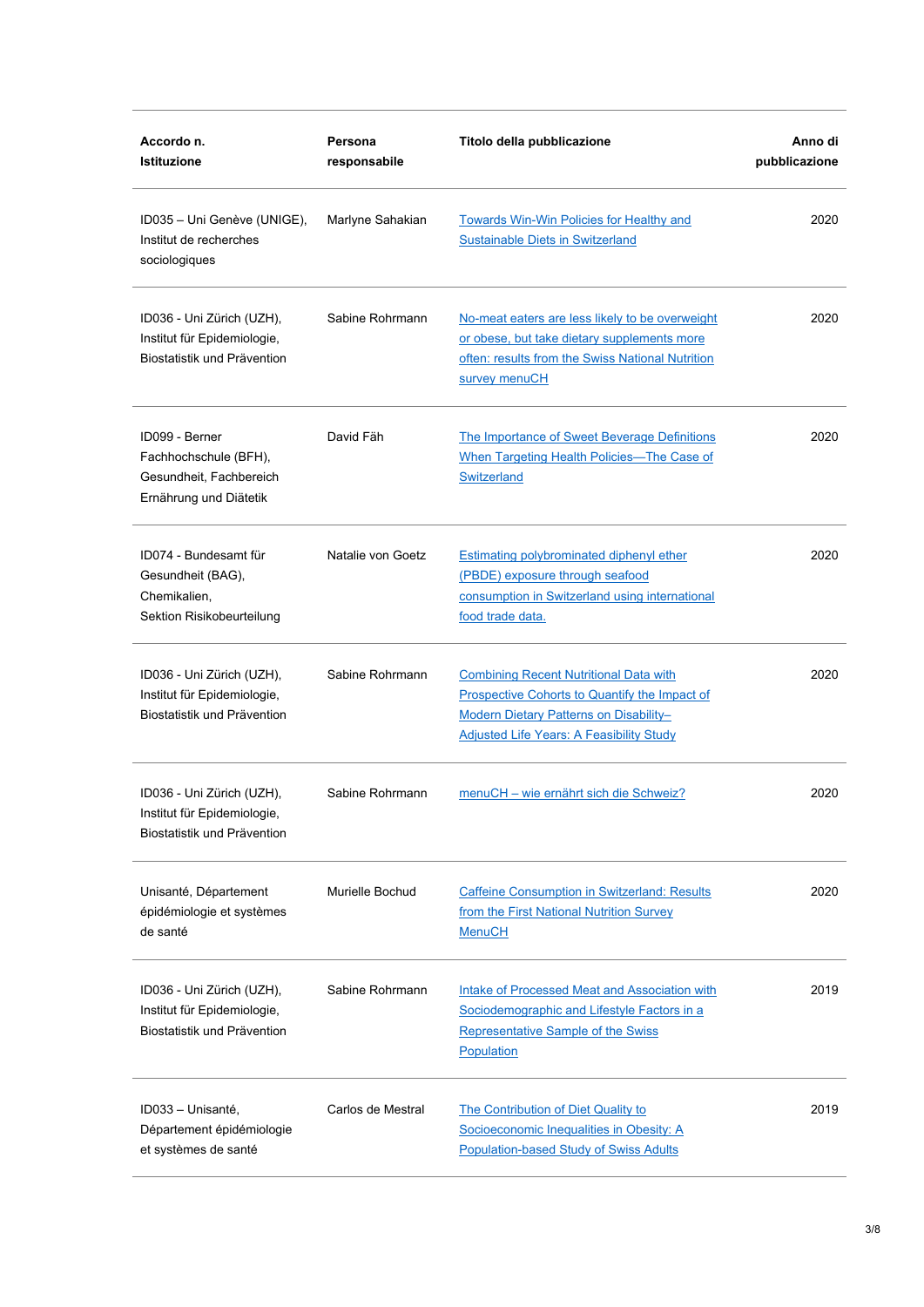| Accordo n.<br><b>Istituzione</b>                                                            | Persona<br>responsabile | Titolo della pubblicazione                                                                                                                                          | Anno di<br>pubblicazione |
|---------------------------------------------------------------------------------------------|-------------------------|---------------------------------------------------------------------------------------------------------------------------------------------------------------------|--------------------------|
| ID061 - Haute école de santé<br>de Genève (HEdS-Genève),<br>filière nutrition et diététique | Maaike Kruseman         | Total, Added, and Free Sugar Consumption<br>and Adherence to Guidelines in Switzerland:<br><b>Results from the First National Nutrition</b><br><b>Survey menuCH</b> | 2019                     |
| Unisanté, Département<br>épidémiologie et systèmes<br>de santé                              | Murielle Bochud         | Estimation of exposure durations for vitamin D<br>production and sunburn risk in Switzerland                                                                        | 2019                     |
| ID059 - Uni Zürich (UZH),<br>Institut für Evolutionäre<br>Medizin                           | Kaspar Staub            | Have Swiss adult males and females stopped<br>growing taller? Evidence from the population-<br>based nutrition survey menuCH, 2014/2015                             | 2019                     |
| ID043 – Uni Zürich (UZH),<br>Institut für Evolutionäre<br>Medizin                           | Kaspar Staub            | Clustering of sociodemographic and lifestyle<br>factors among adults with excess weight in a<br>multilingual country                                                | 2019                     |
| ID036 - Uni Zürich (UZH),<br>Institut für Epidemiologie,<br>Biostatistik und Prävention     | Sabine Rohrmann         | <b>Cultural Differences in Diet and Determinants</b><br>of Diet Quality in Switzerland: Results from the<br><b>National Nutrition Survey menuCH</b>                 | 2019                     |
| ID036 - Uni Zürich (UZH),<br>Institut für Epidemiologie,<br>Biostatistik und Prävention     | Sabine Rohrmann         | Dietary Patterns and Their Sociodemographic<br>and Lifestyle Determinants in Switzerland:<br><b>Results from the National Nutrition Survey</b><br>menuCH            | 2019                     |
| ID051 - University of Leeds,<br>Nutritional Epidemiology<br>Group, United Kingdom           | Janet E. Cade           | National nutrition surveys in Europe: a review<br>on the current status in the 53 countries of the<br><b>WHO European region</b>                                    | 2018                     |
| CHUV, Institut Universitaire<br>de Médecine Sociale et<br>Préventive (IUMSP)                | Murielle Bochud         | Association between breakfast composition<br>and abdominal obesity in the Swiss adult<br>population eating breakfast regularly                                      | 2018                     |
| CHUV, Institut Universitaire<br>de Médecine Sociale et<br>Préventive (IUMSP)                | Murielle Bochud         | <b>Lessons Learnt About Conducting a</b><br><b>Multilingual Nutrition Survey in Switzerland:</b><br><b>Results from menuCH Pilot Survey</b>                         | 2018                     |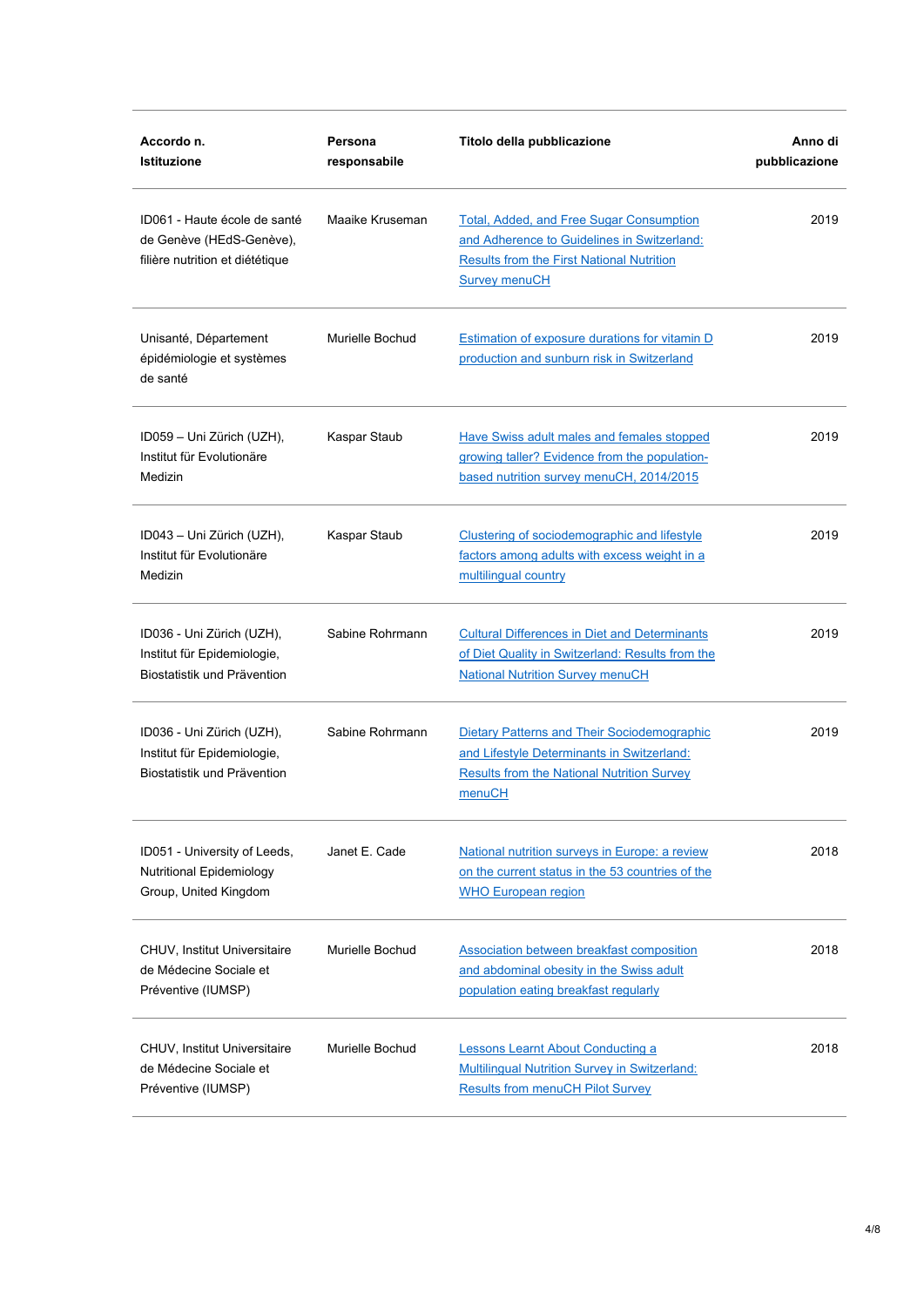| Accordo n.                                                                          | Persona         | Titolo della pubblicazione                                                                                                              | Anno di       |
|-------------------------------------------------------------------------------------|-----------------|-----------------------------------------------------------------------------------------------------------------------------------------|---------------|
| <b>Istituzione</b>                                                                  | responsabile    |                                                                                                                                         | pubblicazione |
| <b>CHUV, Institut Universitaire</b><br>de Médecine Sociale et<br>Préventive (IUMSP) | Murielle Bochud | Major Differences in Diet across Three<br><b>Linguistic Regions of Switzerland: Results</b><br>from the First National Nutrition Survey | 2017          |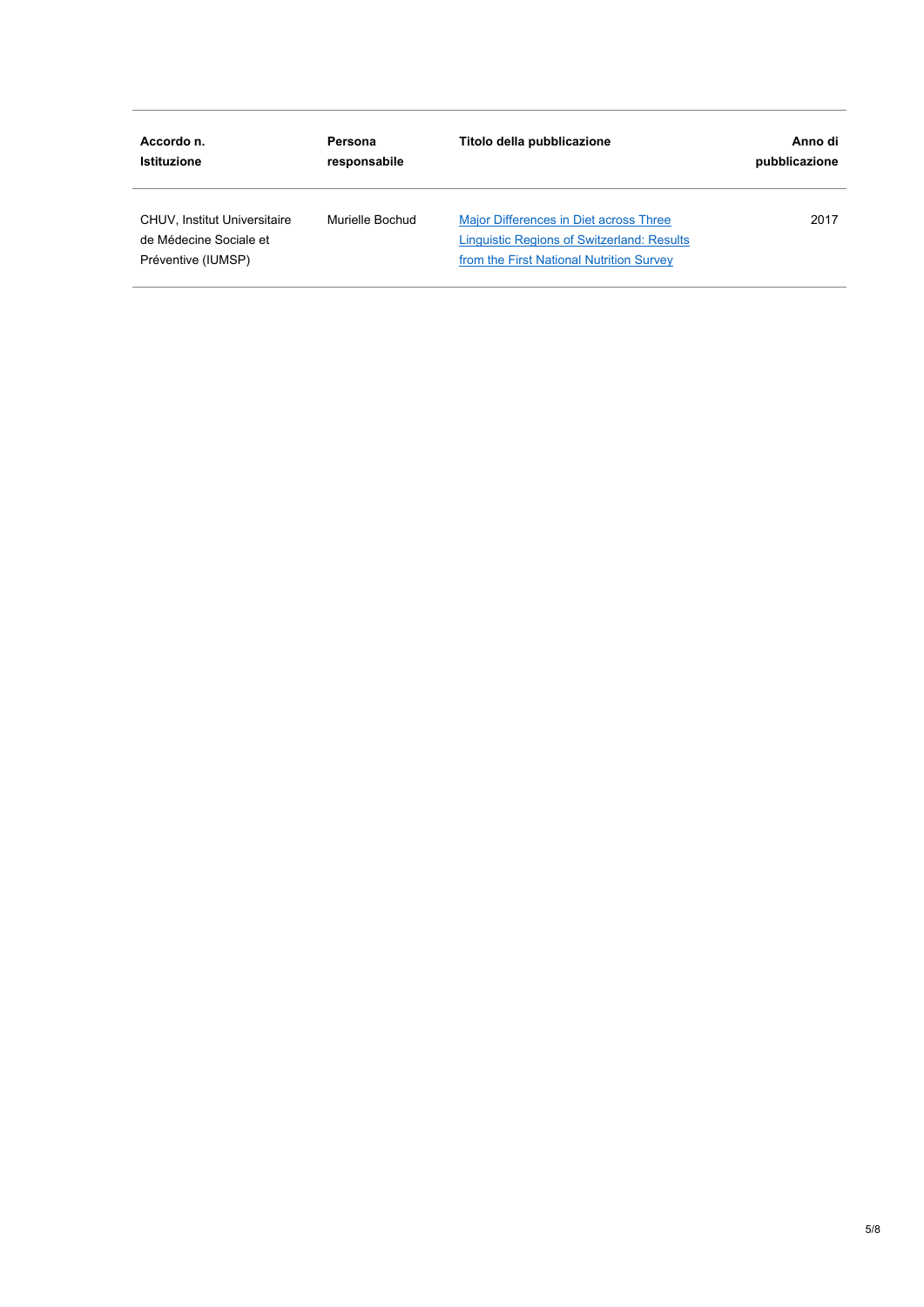## <span id="page-5-0"></span>**2 Panoramica delle valutazioni previste**

| Accordo n.<br><b>Istituzione</b>                                                                                       | Persona<br>responsabile  | Titolo del progetto                                                                                                                | Data di<br>pubblicazione<br>prevista |
|------------------------------------------------------------------------------------------------------------------------|--------------------------|------------------------------------------------------------------------------------------------------------------------------------|--------------------------------------|
| ID044 - Forschungsinstitut für<br>biologischen Landbau (FiBL),<br>Departement für<br>Sozioökonomie                     | <b>Christian Schader</b> | Sustainable and healthy diets: Trade-offs and<br>synergies                                                                         | 4° trimestre 2021                    |
| ID104 - Fernfachhochschule<br>Schweiz (FFHS), Departement<br>Gesundheit                                                | Diego Moretti            | Gehalt an GOS und FOS in Lebensmitteln und<br>in der Schweizer Diät                                                                | 4° trimestre 2021                    |
| ID042 - Unisanté,<br>Département épidémiologie<br>et systèmes de santé                                                 | Murielle Bochud          | Dietary Intake and late somatic effects in<br>childhood cancer survivers                                                           | 4° trimestre 2021                    |
| ID047 - Agroscope,<br>Gruppe Sozioökonomie                                                                             | Albert von Ow            | Erbringung von Forschungs-, Beratungs- und<br>Informatikdienstleistungen für die<br>Ernährungssicherung in schweren<br>Mangellagen | 4° trimestre 2021                    |
| ID103 - Uni Zürich (UZH),<br>Institut für Evolutionäre<br>Medizin                                                      | Kaspar Staub             | Regionale Ernährungsmuster in der Schweiz -<br>Eine quantitative Synthese                                                          | 4° trimestre 2021                    |
| ID106 - Agroscope,<br>Gruppe Humanernährung,<br>Sensorik und Aroma                                                     | <b>Barbara Walther</b>   | Consumption of milk substitutes and their<br>nutritional profiles in Switzerland<br>(HumanProtSources)                             | 4° trimestre 2021                    |
| ID114 - Agroscope,<br>Gruppe Ökobilanzen                                                                               | <b>Thomas Nemecek</b>    | NutriLCA: the production of milk substitutes<br>and their environmental impacts                                                    | 4° trimestre 2021                    |
| ID126 - Inselspital,<br>Universitätsklinik für<br>Diabetologie, Endokrinologie,<br>Ernährungsmedizin &<br>Metabolismus | Zeno Stanga              | How much of the fibre requirement is covered<br>with ultra-processed foods in the Swiss<br>population?                             | 4° trimestre 2021                    |
| ID115 - Universität Bern,<br>Institut für Sozial- und<br>Präventivmedizin                                              | <b>Christian Kreis</b>   | Mapping of lung and colorectal cancer in<br>Switzerland                                                                            | 4° trimestre 2021                    |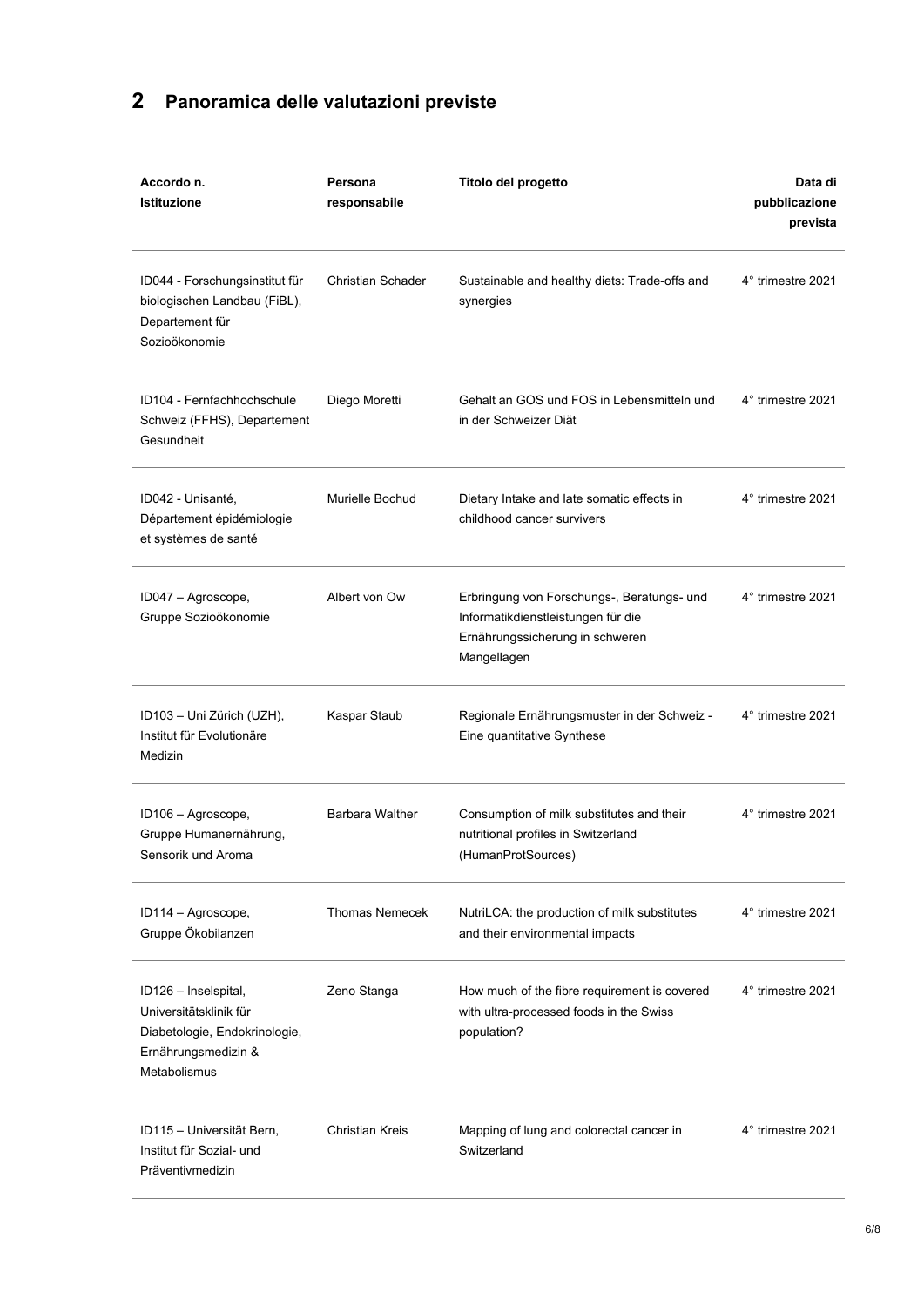| Accordo n.<br>Istituzione                                                                     | Persona<br>responsabile  | Titolo del progetto                                                                                                             | Data di<br>pubblicazione<br>prevista |
|-----------------------------------------------------------------------------------------------|--------------------------|---------------------------------------------------------------------------------------------------------------------------------|--------------------------------------|
| ID134 - University College<br>Dublin (UCD), School of<br>Economics, Ireland                   | Kate Laffan              | Exploring the individual and situational drivers<br>of meat consumption in Europe                                               | 2° trimestre 2022                    |
| ID037 - Berner<br>Fachhochschule (BFH),<br>Wirtschaft, Abteilung<br>Methoden und Grundlagen   | <b>Farshideh Einsele</b> | Entdeckung der kritischen Ernährungsmuster<br>durch Verknüpfung von menuCH-Daten mit<br>chronischen Krankheiten und Demographie | 2° trimestre 2022                    |
| ID036 - Uni Zürich (UZH),<br>Institut für Epidemiologie,<br>Biostatistik und Prävention       | Sabine Rohrmann          | Was isst die Schweiz? Lebensmittelverzehr,<br>Ernährungsmuster und Lebensstil in den<br>Schweizer Sprachregionen                | 3° trimestre 2022                    |
| ID109 - Haute école de santé<br>de Genève (HEdS-Genève),<br>filière nutrition et diététique   | Angéline Chatelan        | Dietary intake of middle-aged and older<br>women with and without body weight<br>dissatisfaction in Switzerland                 | 3° trimestre 2022                    |
| ID105 – Univetrsité de<br>Lausanne (UNIL),<br>Département de<br>comportement organisationnel  | <b>Charles Efferson</b>  | Culture and Eating Habits: a Röstigraben<br>Study                                                                               | 3° trimestre 2022                    |
| ID121 - Unisanté,<br>Département épidémiologie<br>et systèmes de santé                        | Murielle Bochud          | Dietary risk and protective factors of stone<br>formers in Switzerland                                                          | 4° trimestre 2022                    |
| ID046 - Bundesamt für<br>Gesundheit (BAG),<br>Chemikalien, Sektion<br>Risikobeurteilung       | Natalie von Götz         | Expositionserhebung begleitend zum<br>Humanbiomontoring Schweiz                                                                 | 4° trimestre 2022                    |
| ID118 - University of<br>Aberdeen, Institute of<br>Applied Health Sciences,<br>United Kingdom | Janet Kyle               | Evaluation of the Swiss diet quality for<br>international comparison                                                            | 4° trimestre 2022                    |
| ID136 - Haute école de santé<br>de Genève (HEdS-Genève),<br>filière nutrition et diététique   | Angeline Chatelan        | Do the Swiss people eat differently according<br>to seasons?                                                                    | 4° trimestre 2022                    |